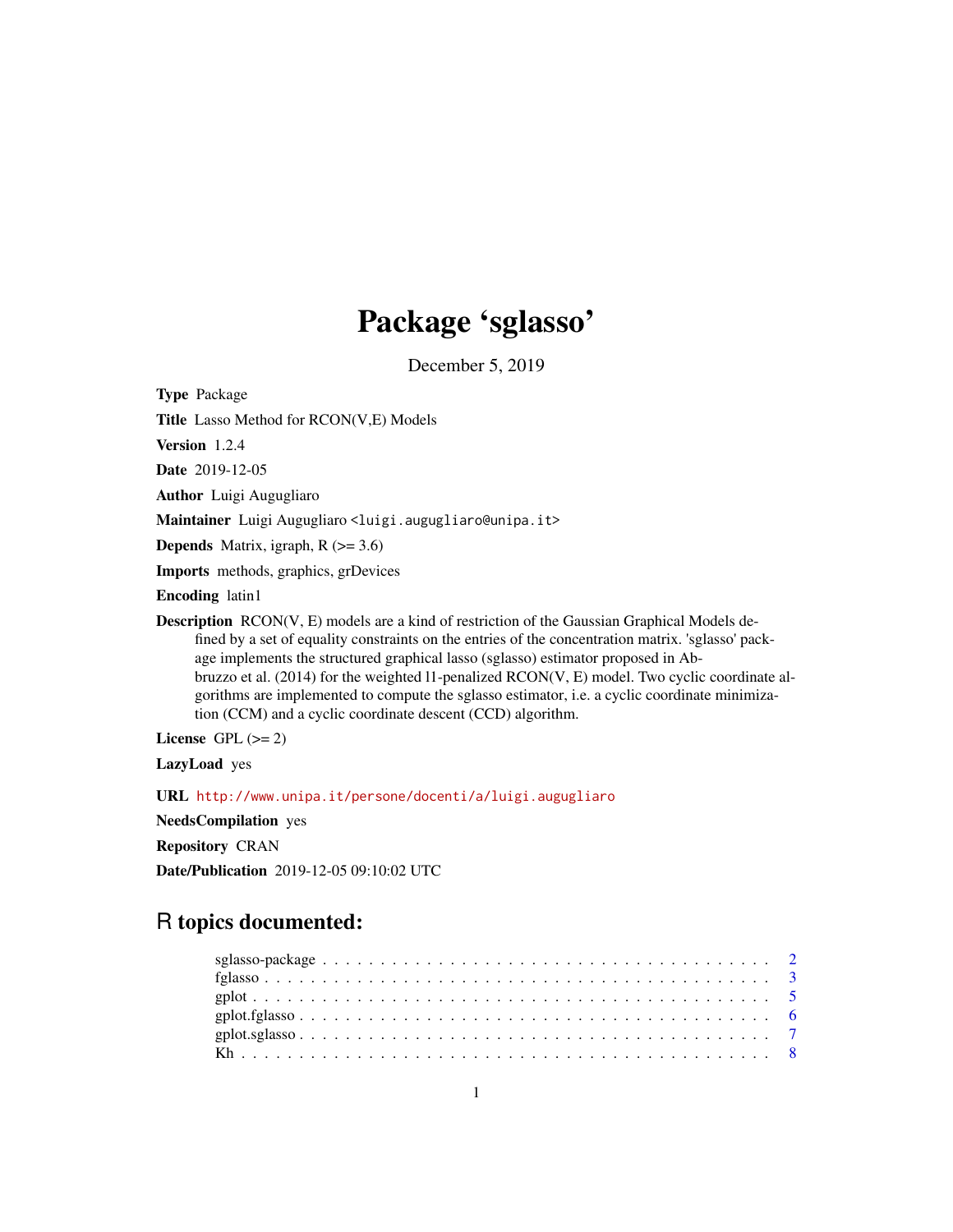## <span id="page-1-0"></span>2 sglasso-package

| Index |  |  |  |  |  |
|-------|--|--|--|--|--|
|       |  |  |  |  |  |
|       |  |  |  |  |  |
|       |  |  |  |  |  |
|       |  |  |  |  |  |
|       |  |  |  |  |  |
|       |  |  |  |  |  |

sglasso-package *Lasso Method for RCON(V, E) Models*

#### Description

*RCON(V, E)* models (Hojsgaard, et al., 2008) are a kind of restriction of the Gaussian Graphical Models defined by a set of equality constraints on the entries of the concentration matrix. sglasso package implements the structured graphical lasso (sglasso) estimator proposed in Abbruzzo et al. (2014) for the weighted 11-penalized  $RCON(V, E)$  model. Two cyclic coordinate algorithms are implemented to compute the sglasso estimator, i.e. a cyclic coordinate minimization (CCM) and a cyclic coordinate descent (CCD) algorithm.

## Details

| Package: | sglasso    |
|----------|------------|
| Type:    | Package    |
| Version: | 1.2.4      |
| Date:    | 2019-12-05 |
| License: | $GPL (=2)$ |

#### Author(s)

Luigi Augugliaro

Maintainer: Luigi Augugliaro <luigi.augugliaro@unipa.it>

#### References

Abbruzzo, A., Augugliaro, L., Mineo, A. M. and Wit, E. C. (2014) Cyclic coordinate for penalized Gaussian Graphical Models with symmetry restrictions. In *Proceeding of COMPSTAT 2014 - 21th International Conference on Computational Statistics*, Geneva, August 19-24, 2014.

Hojsgaard, S. and Lauritzen, S. L. (2008) Graphical gaussian models with edge and vertex symmetries. *J. Roy. Statist. Soc. Ser. B.*, Vol. 70(5), 1005–1027.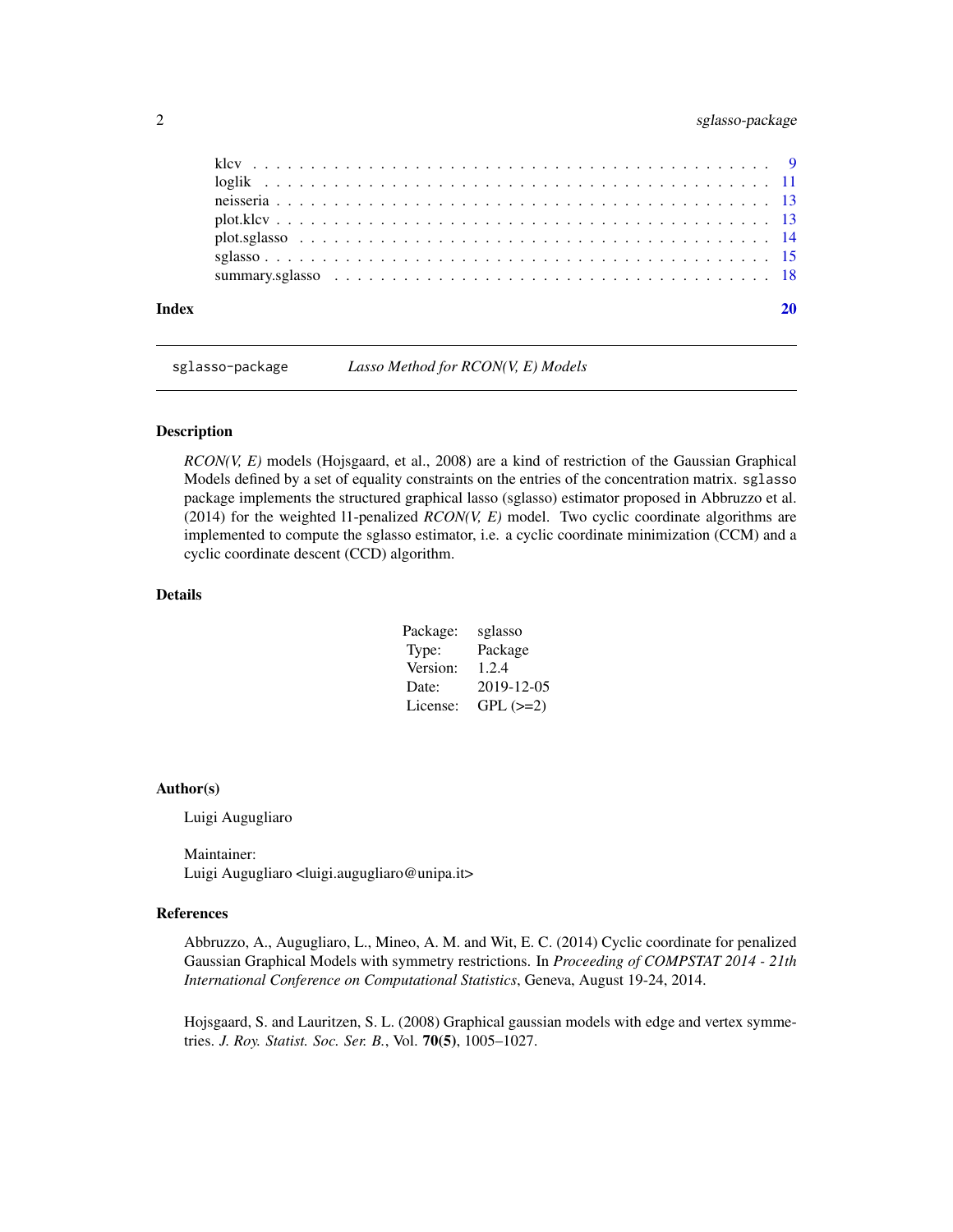<span id="page-2-1"></span><span id="page-2-0"></span>

## **Description**

Fit the weight l1-penlized factorial dynamic Gaussian Graphical Model.

## Usage

fglasso(S, model, tp, p, ...)

#### Arguments

| S         | the empirical variance/covariance matrix;                                                           |
|-----------|-----------------------------------------------------------------------------------------------------|
| model     | a list or a matrix used to specify the factorial dynamic Gaussian Graphical Model<br>(see Details); |
| tp        | number of time points;                                                                              |
| р         | number of random variables observed for each time point;                                            |
| $\ddotsc$ | further arguments passed to sglasso.                                                                |

## Details

The factorial dynamic Gaussian Graphical Model (Abbruzzo et al., 2015) is a special kind of *RCON(V, E)* model (Hojsgaard, et al.,2008) proposed to study dynamic networks. Let  $X_t$  =  $(X_{it},..., X_{it})'$  be a p-dimensional random variable at time t. Assuming that  $X = (X'_1,..., X'_T)$ follows a multivariate normal distribution, the concentration matrix  $K$  has the following block structure

$$
K = \left( \begin{array}{cccc} K_{1,1} & K_{1,2} & \dots & K_{1,T} \\ K_{2,1} & K_{2,2} & \dots & K_{2,T} \\ \vdots & \vdots & \ddots & \vdots \\ K_{T,1} & K_{T,2} & \dots & K_{T,T} \end{array} \right)
$$

,

where  $K_{t,t}$  give information about the conditinal independence structure among the p random variables at time t, and  $K_{t,t+h}$  give information about the conditional independence structure between  $X_t$  and  $X_{t+h}$ . An interpretation of the elements of the submatrices  $K_{t,t+h}$  brings to the notion of natural structure, i.e.,

$$
K_{t,t+h} = \left( \begin{array}{cccc} k_{1,1}^{t,t+h} & 0 & \dots & 0 \\ 0 & k_{2,2}^{t,t+h} & \dots & 0 \\ \vdots & \vdots & \ddots & \vdots \\ 0 & 0 & \dots & k_{p,p}^{t,t+h} \end{array} \right) + \left( \begin{array}{cccc} 0 & k_{1,2}^{t,t+h} & \dots & k_{1,p}^{t,t+h} \\ k_{2,1}^{t,t+h} & 0 & \dots & 0 \\ \vdots & \vdots & \ddots & \vdots \\ k_{p,1}^{t,t+h} & k_{p,2}^{t,t+h} & \dots & 0 \end{array} \right).
$$

The entries of the first matrix are called **self-self conditinal dependences** at temporal lag  $h$  and represents the (negative) self-similarity of a given random variable across different time points. The entries of the second matrix are the **conditional dependence** among the  $p$  random variables. To make the interpretation of the results more relevant and, at the same time, reduce the number of parameters, the authors propose the following equality constraints: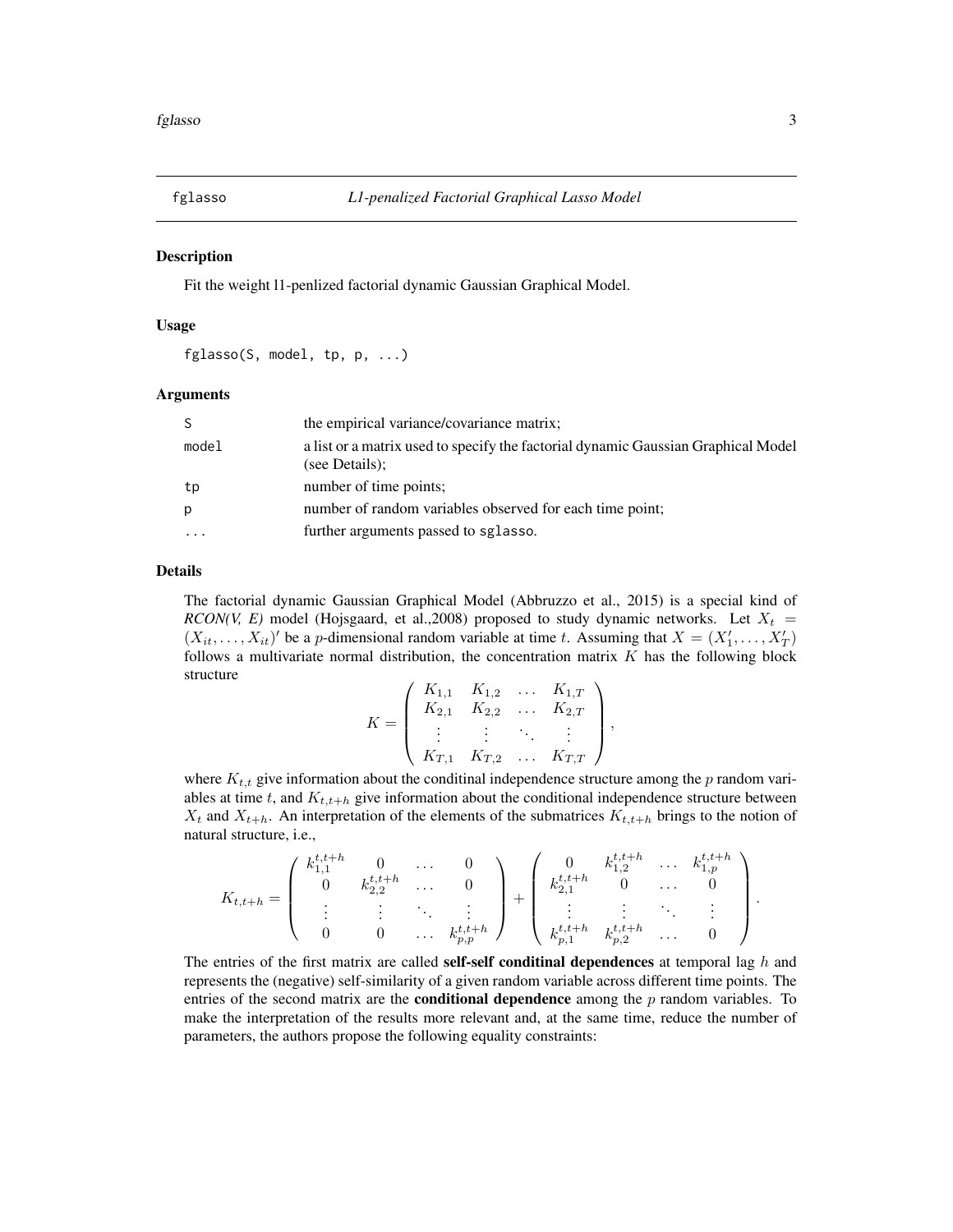4 fglasso

|                | $k_{i,i}^{t,t+h}$  | effect      | R code                            |      | $k_{i,j}^{t,t+h}$ | effect      | R code                                |
|----------------|--------------------|-------------|-----------------------------------|------|-------------------|-------------|---------------------------------------|
| $\mathbf{i}$ . |                    | zero        | $\boldsymbol{n}$ $\boldsymbol{n}$ | iv.  |                   | zero        | $^{\prime\prime}$ , $^{\prime\prime}$ |
| ii.            | $s^h$              | costant     | "c"                               | ij.  | $n^h$             | costant     | "c"                                   |
| iii.           | $s_i^h$            | unit        | $"$ u"                            | iii. | $n_i^n$           | unit        | "u"                                   |
| iv.            | $\mathbf{e}^{t,h}$ | time        | "t"                               | iv.  | $n^{t,h}$         | time        | "t"                                   |
| V.             | $s_i^{t,h}$        | interaction | $"$ ut $"$                        | V.   | $n_{i,j}^{t,h}$   | interaction | $"$ ut"                               |

Argument model is used to specify the restrinctions previously describted. This argument can be a named list or a matrix with dimension  $nlag \times 2$ , where  $nlag \leq tp$ . To gain more insight, suppose that we want to model only the sub-matrices  $K_{t,t}$  and  $K_{t,t+1}$ , i.e., the sub-matrices corresponding to the temporal lag zero and one. A possible R code is

```
model.mat <-matrix("",nrow = 2,ncol = 2)
rownames(model.mat) <-c("lag0","lag1")
colnames(model.mat) <-c("s","n")
model.mat[1,] <-c("c","ut")
model.mat[2,] <-c("t",".")
```
In this example we are modelling the diagonal elements of the sub-matrices  $K_{t,t}$  with the constant effect while the off-diagonal elements are modelled by the interaction effect. In the same way, the diagonal elements of the sub-matrices  $K_{t,t+1}$  are modelled by the time effect while the remaning elements are equal to zero. The fglasso function passes the matrix model.mat to the internal function fglasso\_model2mask, i.e.,

```
mask <-fglasso_model2mask(model.mat,tp = 3,p = 3)
```
which returns the mask used in sglasso to fit the specified factorial dynamic Gaussian Graphical model. The same model can be specified by the following named list

```
model.list <-list(lag\emptyset = c(s = "c",n = "ut"),lag1 = c(s = "t",n = "."))
```
See the example below for more details.

## Value

fglasso returns an obejct with S3 class "sglasso". See the corresponding manual for more details.

## Author(s)

```
Luigi Augugliaro
Maintainer: Luigi Augugliaro <luigi.augugliaro@unipa.it>
```
#### References

Wit, E. C. and Abbruzzo, A.(2015) Dynamic factorial graphical models for dynamic networks. *Network Science*, Vol. 3(1), 37– 57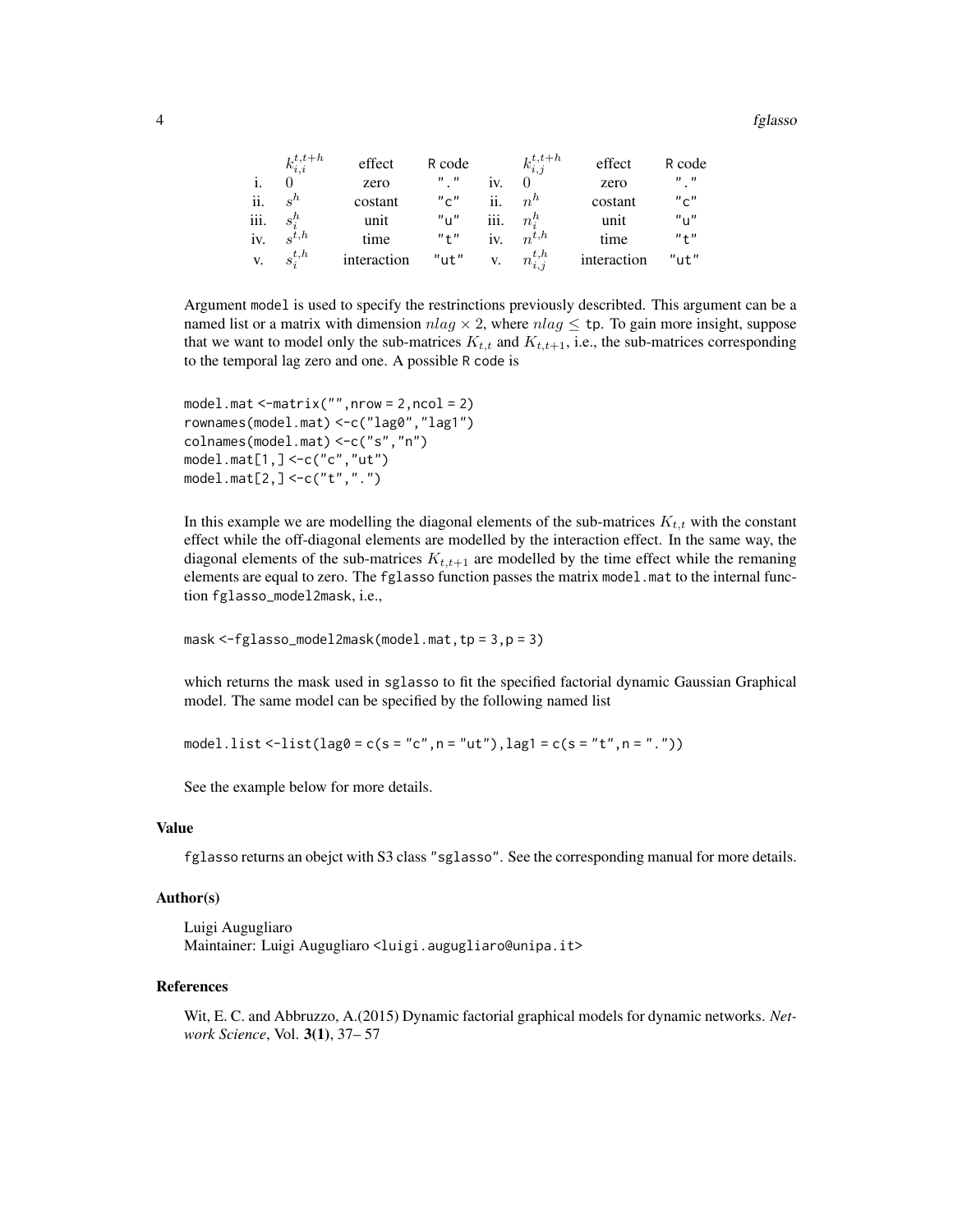#### <span id="page-4-0"></span>gplot 5

Abbruzzo, A., Augugliaro, L., Mineo, A.M. and Wit, E.C. (2014) Cyclic coordinate for penalized Gaussian Graphical Models with symmetry restrictions. In *Proceeding of COMPSTAT 2014 - 21th International Conference on Computational Statistics*. Geneva, August 19-24, 2014.

Hojsgaard, S. and Lauritzen, S.L. (2008) Graphical gaussian models with edge and vertex symmetries. *J. Roy. Statist. Soc. Ser. B.*, Vol. 70(5), 1005–1027.

## See Also

[sglasso](#page-14-1) function.

## Examples

```
#######################
# fglasso solution path
#######################
N < -50tp \leftarrow 3p \le -3X \leq - matrix(rnorm(N * p * tp), N, tp * p)
S \leftarrow crossprod(X) / Nmodel <- list(lag0 = c(s = "c", n = "ut"), lag1 = c(s = "t", n = "."))
out.fglasso <- fglasso(S = S, model = model, tp = tp, p = p)
out.fglasso
```

gplot *Plotting Sparse Graph*

#### Description

gplot is a generic function for plotting sparse graphs.

#### Usage

gplot(object, ...)

## **Arguments**

| object                  | fitted sglasso/fglasso object;                               |
|-------------------------|--------------------------------------------------------------|
| $\cdot$ $\cdot$ $\cdot$ | other parameters passed to gplot. sglasso or gplot. fglasso. |

## Details

gplot is a generic function used to plot a graph estimated by sglasso or fglasso. See the method function gplot.sglasso or gplot.fglasso for more details about the specific arguments.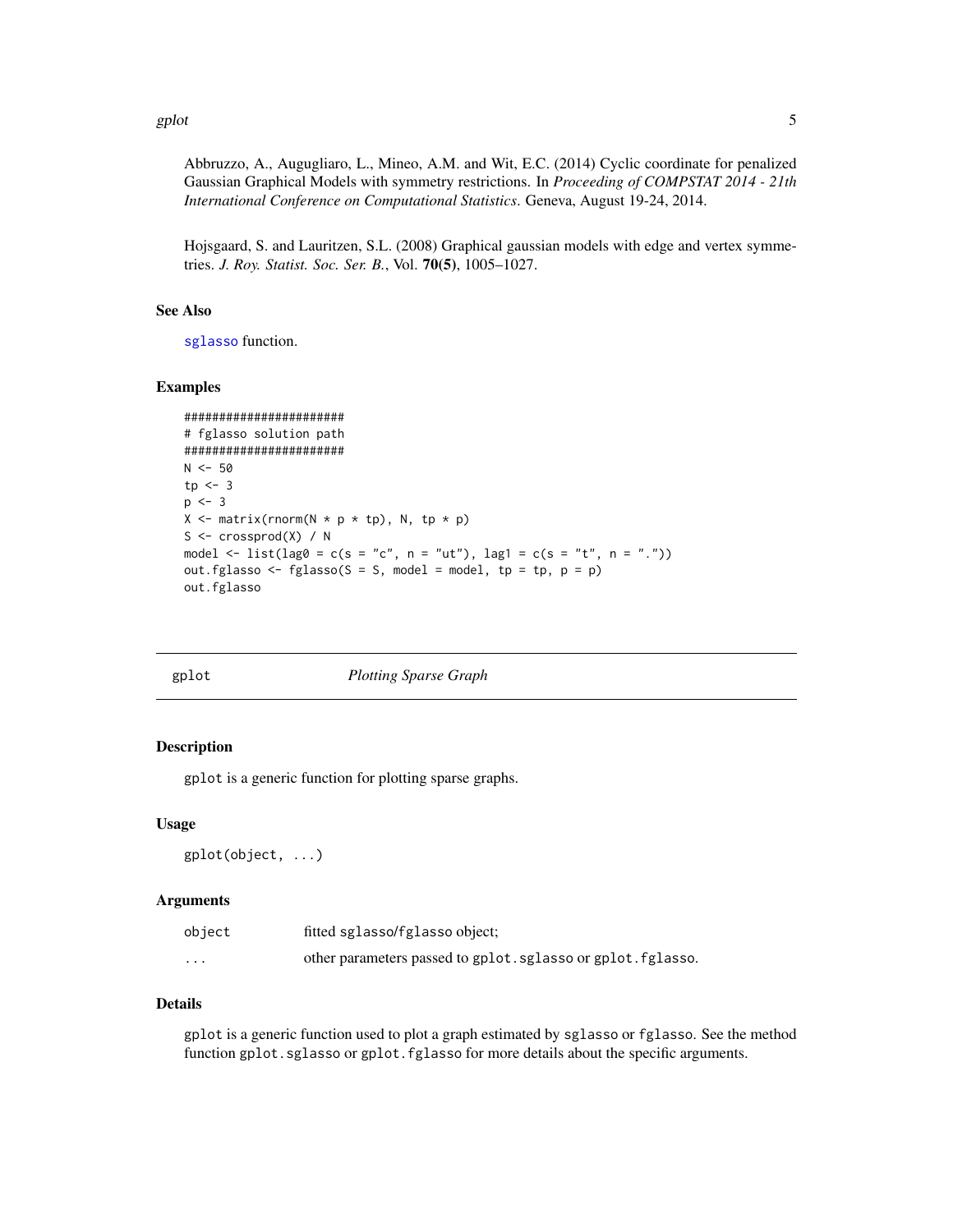## <span id="page-5-0"></span>Author(s)

Luigi Augugliaro Maintainer: Luigi Augugliaro <luigi.augugliaro@unipa.it>

## See Also

[gplot.sglasso](#page-6-1) and [gplot.fglasso](#page-5-1) method functions.

<span id="page-5-1"></span>gplot.fglasso *Plotting Sparse Factorial Dynamic Gaussian Graphical Model*

## Description

gplot.fglasso shows the sequence of graphs estimated by fglasso.

## Usage

```
## S3 method for class 'fglasso'
gplot(object, rhoid, tp = c(1, 2), sub.th1, sub(tp2, cex.sub = 1,k = 1.5, layout = layout.circle, ...)
```
## Arguments

| object  | fitted fglasso object;                                                                                                                                     |
|---------|------------------------------------------------------------------------------------------------------------------------------------------------------------|
| rhoid   | an integer used to specificy the $\rho$ -value used to fit the fglasso model;                                                                              |
| tp      | a vector of length equal to two used to specify the time points of the two graphs<br>that will be compared. By default the first two time points are used; |
| sub.tp1 | sub title for the graph estimated at time point $tp[1]$ ;                                                                                                  |
| sub.tp2 | sub title for the graph estimated at time point tp[2];                                                                                                     |
| cex.sub | a numerical value giving the amount by which plotting sub titles should be mag-<br>nified relateve to the default;                                         |
| k       | value used to specify the distance between the two graphs;                                                                                                 |
| layout  | a function or a matrix used to specify the layout of the graphs that will be plotted.<br>By default the layout.circle function is used;                    |
| .       | further graphical parameters used to plot the graphs. See package <b>igraph</b> for<br>more details.                                                       |

## Details

For a given value of the tuning parameter, specified by the argument rhoid, gplot. fglasso shows the graphs estimated at the time points tp[1] and tp[2]. By convention, the graph associated to the sub matrix  $K_{tp[1], tp[2]}$  is represented by a directed graph where a directed edge is drawn by an arrow from a vertex in the first graph pointing forwards a vertex in the second graph.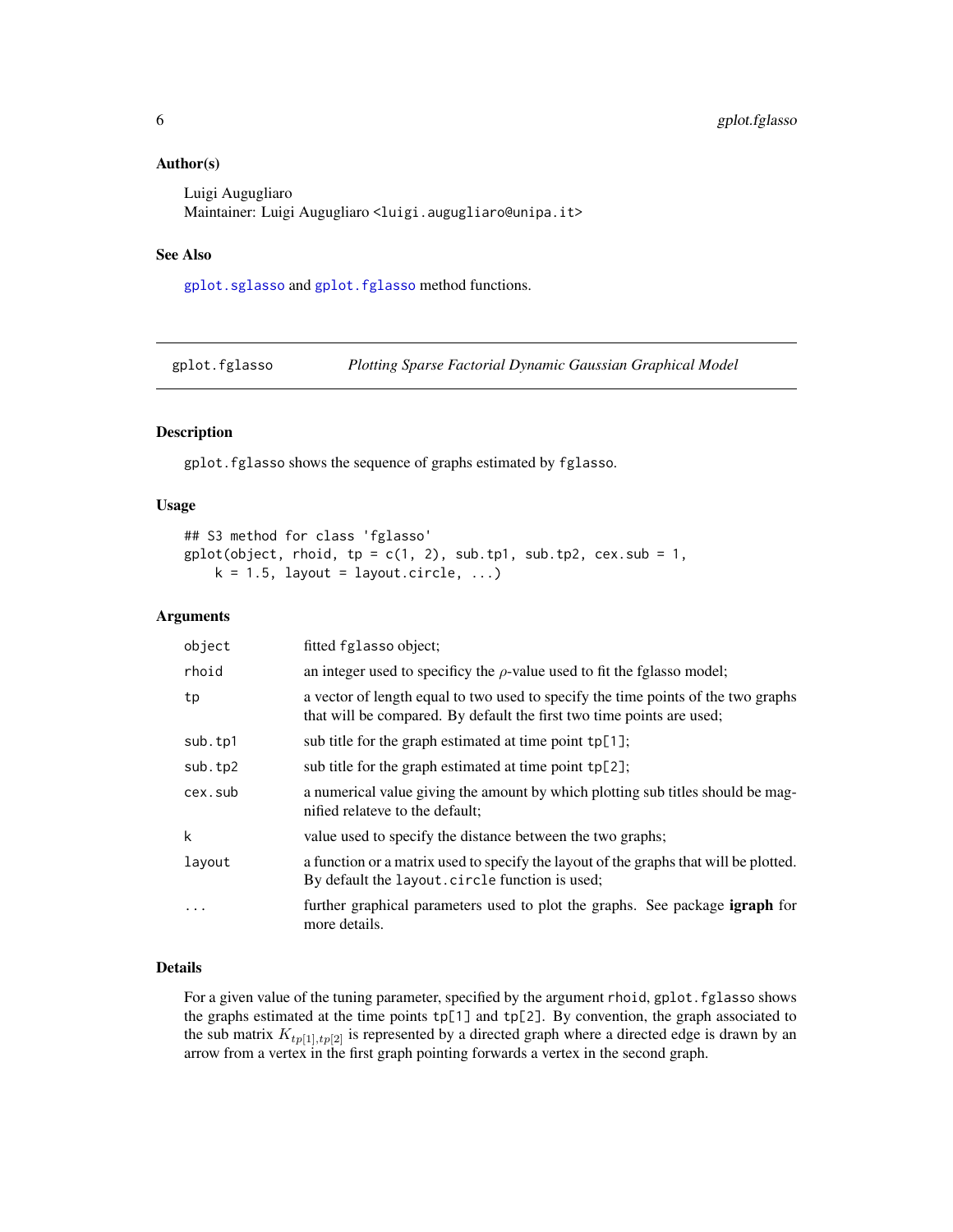## <span id="page-6-0"></span>gplot.sglasso 7

## Value

gplot.fglasso returns a list with components:

| graph.tp1 | an object with class igraph representing the undirected graph estimated at the<br>time point $tp[1]$ ;         |
|-----------|----------------------------------------------------------------------------------------------------------------|
| graph.tp2 | an object with class igraph representing the undirected graph estimated at the<br>time point $tp[2]$ ;         |
| graph.net | an object with class igraph representing the directed graph associated to the<br>submatrix $K_{tp[1], tp[2]};$ |
| layout    | the matrix used to specify the placement of the vertices.                                                      |

#### Author(s)

Luigi Augugliaro Maintainer: Luigi Augugliaro <luigi.augugliaro@unipa.it>

## See Also

[fglasso](#page-2-1) function.

## Examples

```
N < -50tp \leftarrow 3p \leftarrow 3X \leq matrix(rnorm(N * p * tp), N, tp * p)
S \leq crossprod(X) / N
model <- list(lag0 = c(s = "c", n = "ut"), lag1 = c(s = "t", n = "t"))
out.fglasso <- fglasso(S = S, model = model, tp = tp, p = p)
gplot(out.fglasso, rhoid = 50, sub.tp1 = "First graph",
   sub.tp2 = "Second graph")
```
<span id="page-6-1"></span>gplot.sglasso *Plotting Sparse Graphs*

## Description

gplot.sglasso shows the sequence of graphs estimated by sglasso.

## Usage

```
## S3 method for class 'sglasso'
gplot(object, rhoid, layout = layout.circle, ...)
```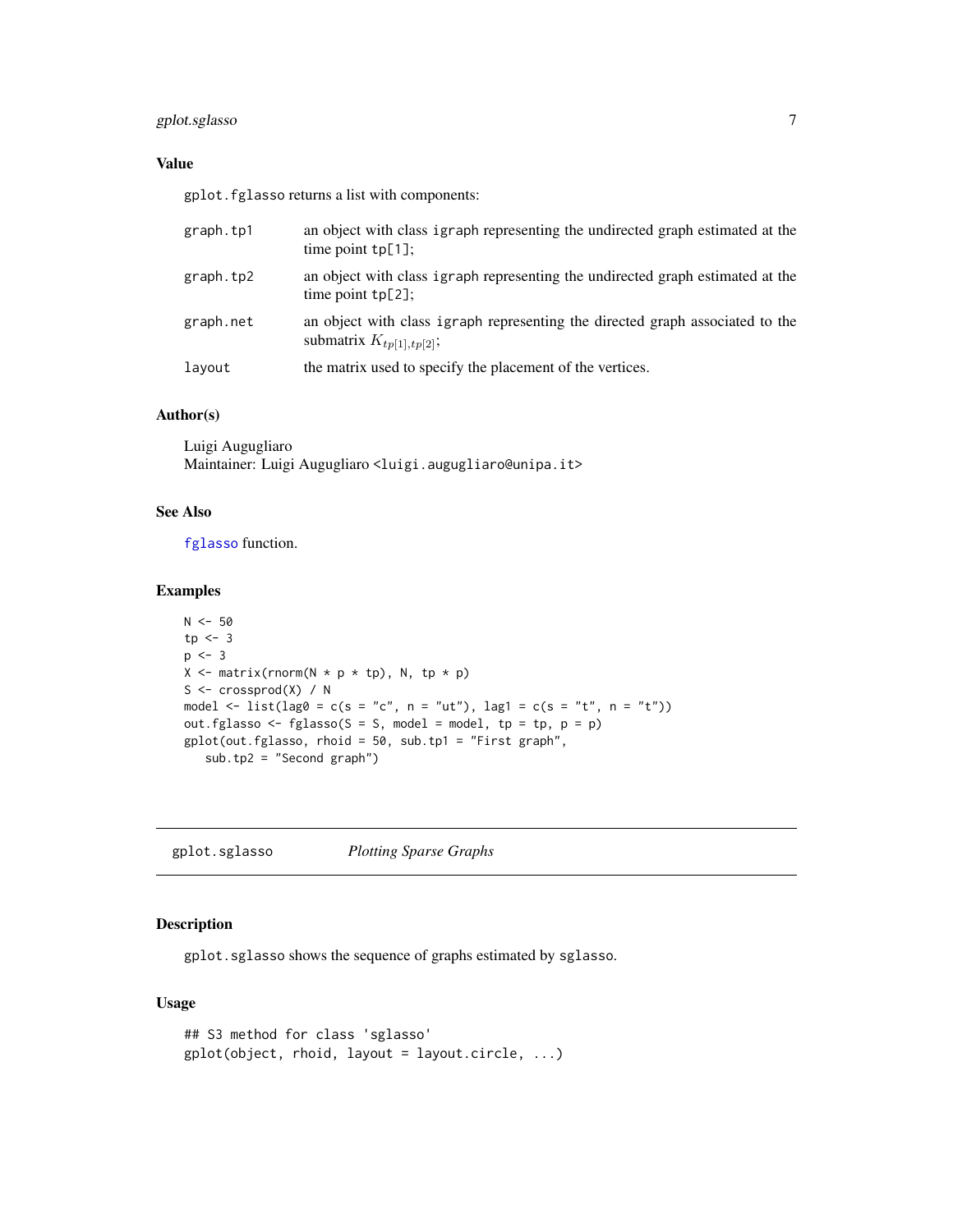## <span id="page-7-0"></span>**Arguments**

| object | fitted sglasso object;                                                                                                                                                                                                    |
|--------|---------------------------------------------------------------------------------------------------------------------------------------------------------------------------------------------------------------------------|
| rhoid  | vector of integers used to specificy the $\rho$ -values used to fit the sglasso model. By<br>default gplot.sglasso shows the sequence of graphs estimated by sglasso.<br>Only topologically different graphs are plotted; |
| layout | a function or a matrix used to specify the layout of the graphs that will be plotted.<br>By default the layout. circle function is used;                                                                                  |
| .      | further graphical parameters used to plot the graphs. See package igraph for<br>more details.                                                                                                                             |

## Details

gplot.sglasso shows the sequence of topologically different graphs estimated by sglasso. To specify the layout of the graphs, the user can use any layout function available in the R package igraph. The user can also specify the placement of the vertices by a matrix with two columns and the same number of rows as the number of vertices.

## Author(s)

Luigi Augugliaro Maintainer: Luigi Augugliaro <luigi.augugliaro@unipa.it>

## See Also

[sglasso](#page-14-1) function.

## Examples

```
N < - 100p \le -5X \leftarrow matrix(rnorm(N * p), N, p)S \leq crossprod(X)/N
mask \leq outer(1:p, 1:p, function(i,j) 0.5^abs(i-j))
mask[1, 5] <- mask[1, 4] <- mask[2, 5] <- NA
mask[5, 1] <- mask[4, 1] <- mask[5, 2] <- NA
out.sglasso_path <- sglasso(S, mask, tol = 1.0e-13)
gplot(out.sglasso_path)
gplot(out.sglasso_path, rhoid = 1:5)
```
<span id="page-7-1"></span>Kh *Extract Sparse Structured Precision Matrices*

#### Description

Function Kh computes the sequence of sparse structured precision matrices estimated by sglasso function.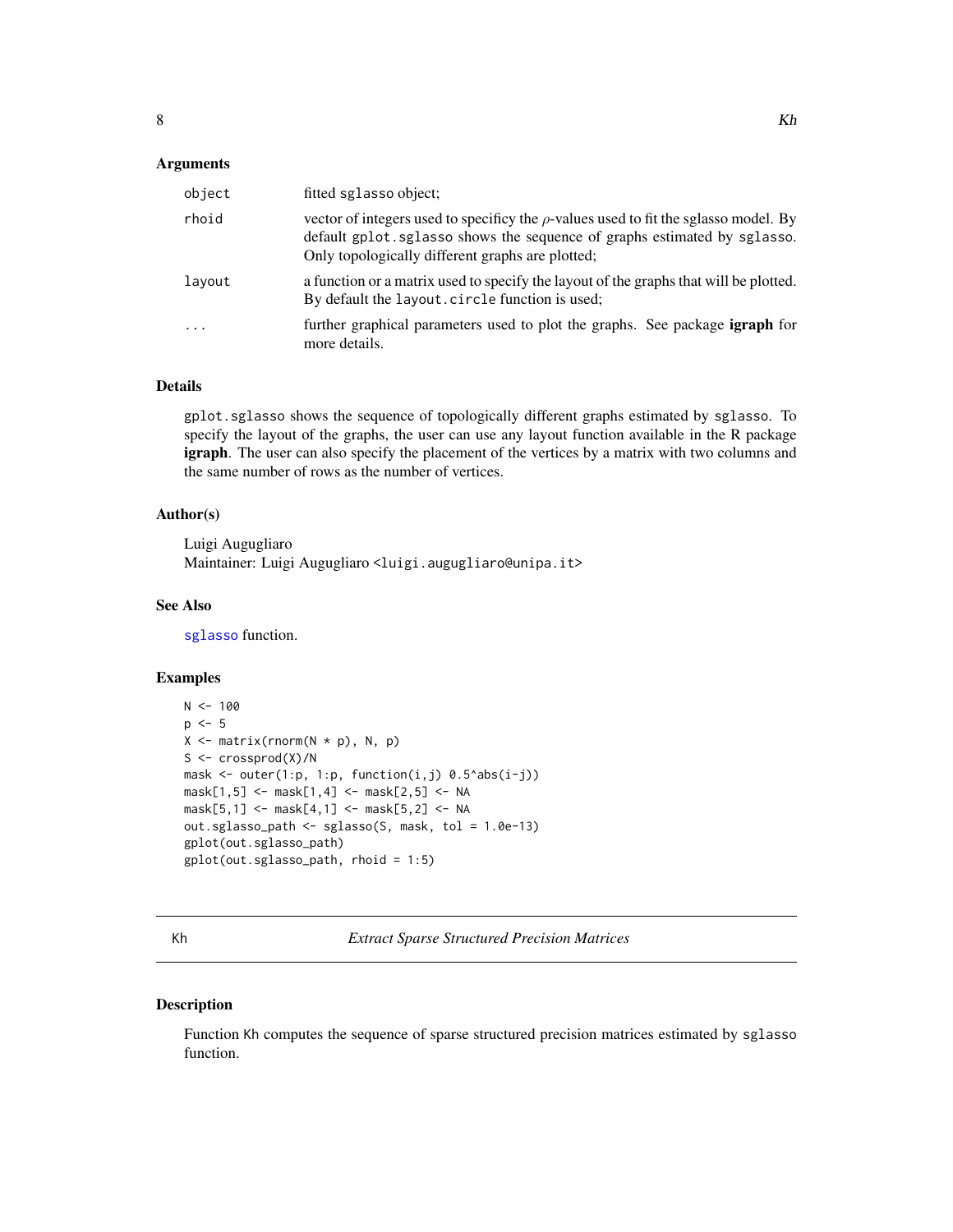<span id="page-8-0"></span>klcv 9 and 9 and 9 and 9 and 9 and 9 and 9 and 9 and 9 and 9 and 9 and 9 and 9 and 9 and 9 and 9 and 9 and 9 and 9 and 9 and 9 and 9 and 9 and 9 and 9 and 9 and 9 and 9 and 9 and 9 and 9 and 9 and 9 and 9 and 9 and 9 and 9

## Usage

Kh(object, rho)

### Arguments

| object | fitted sglasso object;                                                                                                                                                                            |
|--------|---------------------------------------------------------------------------------------------------------------------------------------------------------------------------------------------------|
| rho    | a subset of the values of the tuning parameter used in sglasso to compute the<br>solution path. By default, the entire sequence of estimated sparse structured<br>precision matrices is returned. |

## Value

Kh returns a named list containing the sequence of estimated sparse structured precision matrices.

#### Author(s)

Luigi Augugliaro Maintainer: Luigi Augugliaro <luigi.augugliaro@unipa.it>

## See Also

[sglasso](#page-14-1) function.

## Examples

```
N < - 100p \le -5X \leftarrow matrix(rnorm(N * p), N, p)S \leq crossprod(X) / N
mask \le outer(1:p, 1:p, function(i, j) 0.5^abs(i - j))
out.sglasso_path <- sglasso(S, mask, nrho = 5, tol = 1.0e-13)
out.sglasso_path
Kh(out.sglasso_path)
rho <- out.sglasso_path$rho[3]
out.sglasso_single <- sglasso(S, mask, nrho = 1, min_rho = rho,
   tol = 1.0e-13, algorithm = "ccm")
Kh(out.sglasso_single)
```
<span id="page-8-1"></span>klcv *Cross-Validated Kullback-Leibler Divergence*

#### Description

Model selection criterion based on the leave-one-out cross-validated Kullback-Leibler divergence.

## Usage

klcv(object, X, scale = 1)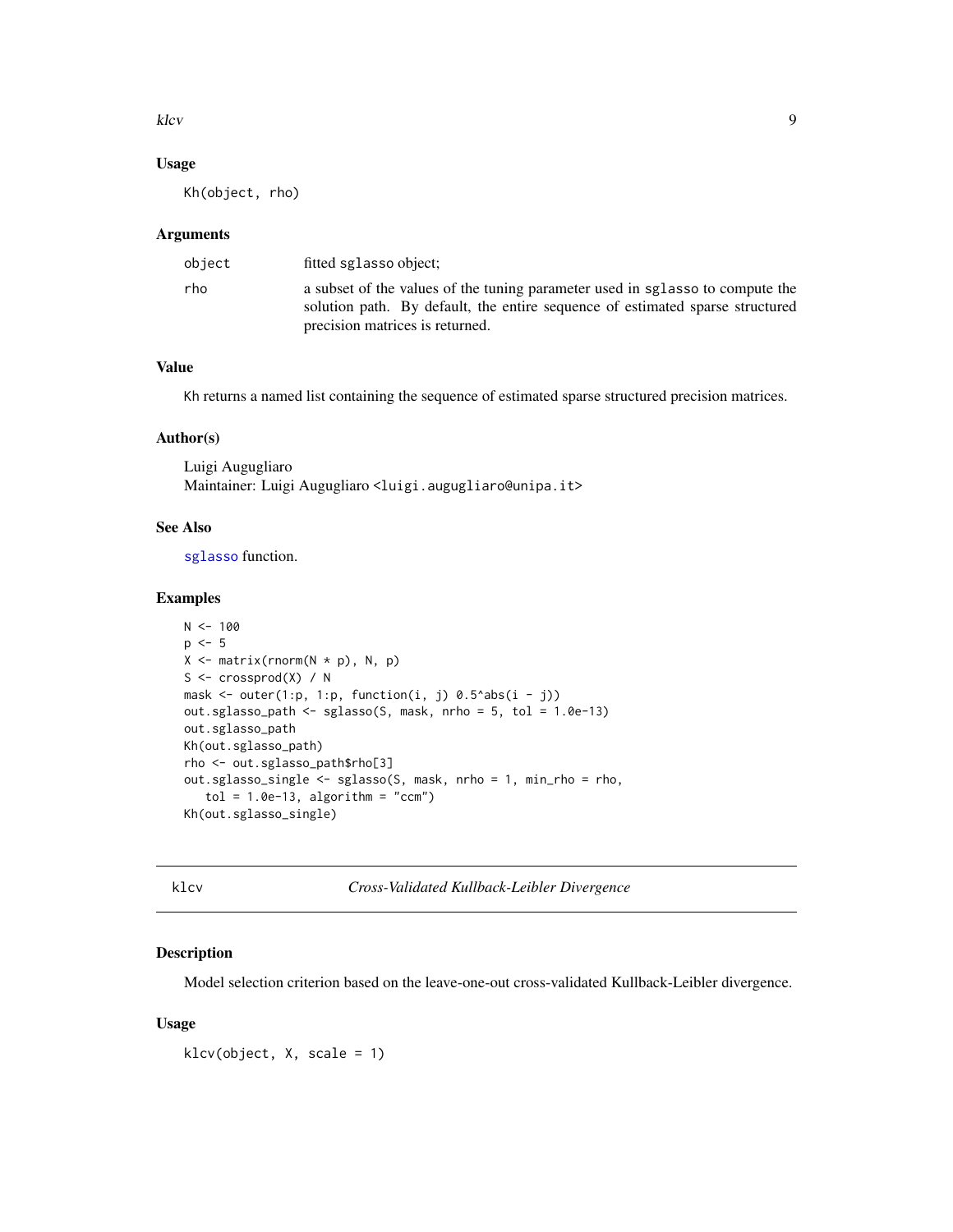#### Arguments

| object | fitted sglasso/fglasso object;                                                                                                                                                   |
|--------|----------------------------------------------------------------------------------------------------------------------------------------------------------------------------------|
| X      | the matrix used to compute the empirical variance/covariance matrix. Its dimen-<br>sion is $N \times p$ , where p is the number of random variables and N is the samily<br>size; |
| scale  | scalar value used to scale the estimated degrees-of-freedom. See below for more<br>details.                                                                                      |

## Details

klcv function implements the leave-one-out cross-validate Kullback-Leibler divergence criterion proposed in Vujacic et al. (2015). For  $l_1$ -penalized Gaussian Graphical Models this measure of goodness-of-fit has the following form

$$
klcv(\rho) = -\frac{\ell(\hat{K}(\rho))}{N} + \frac{\text{scale}}{2N}gdf(\hat{K}(\rho)),
$$

where  $\hat{K}(\rho)$  is the glasso estimate of the concentration matrix,  $\ell(\hat{K}(\rho))$  is the corresponding value of the log-likelihood function, scale is a scale factor for the complexity part, i.e.  $gdf(\hat{K}(\rho))$ , which is defined as

$$
gdf(\hat{K}(\rho)) = \frac{1}{N-1} \sum_{k=1}^{N} vec\{ (\hat{K}(\rho)^{-1} - S_k) \circ 1_{\rho} \}^{\prime} vec[\hat{K}(\rho) \{ (S - S_k) \circ 1_{\rho} \} \hat{K}(\rho)].
$$

In the previous expression S is the empirical variance/covariance matrix,  $S_k = X_k X'_k$ ,  $1_\rho$  is a matrix with entries  $I(\hat{k}_{ij}(\rho) \neq 0)$  and  $\circ$  is the Hadamard product operator.

## Value

klcv returns an S3 object with calls klcv, i.e. a named list with the following components:

| klcv     | the vector with the leave-one-out cross-validated Kullback-Leibler divergence;                              |
|----------|-------------------------------------------------------------------------------------------------------------|
| rho      | the rho-values used to compute the leave-one-out cross-validated Kullback-Leibler<br>divergence;            |
| loglik   | a vector with the log-likelihood computed for the sequence of weighted 11-<br>penalized $RCON(V, E)$ ;      |
| gdf      | a vector returning the generalized degrees-of-freedom;                                                      |
| scale    | the scale value used to define the leave-one-out cross-validated Kullback-Leibler<br>divergence;            |
| min.klcv | minimum value of the leave-one-out cross-validated Kullback-Leibler diver-<br>gence;                        |
| rho.opt  | the rho-value corresponding to minimum leave-one-out cross-validated Kullback-<br>Leibler divergence;       |
| rhoid    | the index of the rho-value identified by the leave-one-out cross-validated Kullback-<br>Leibler divergence. |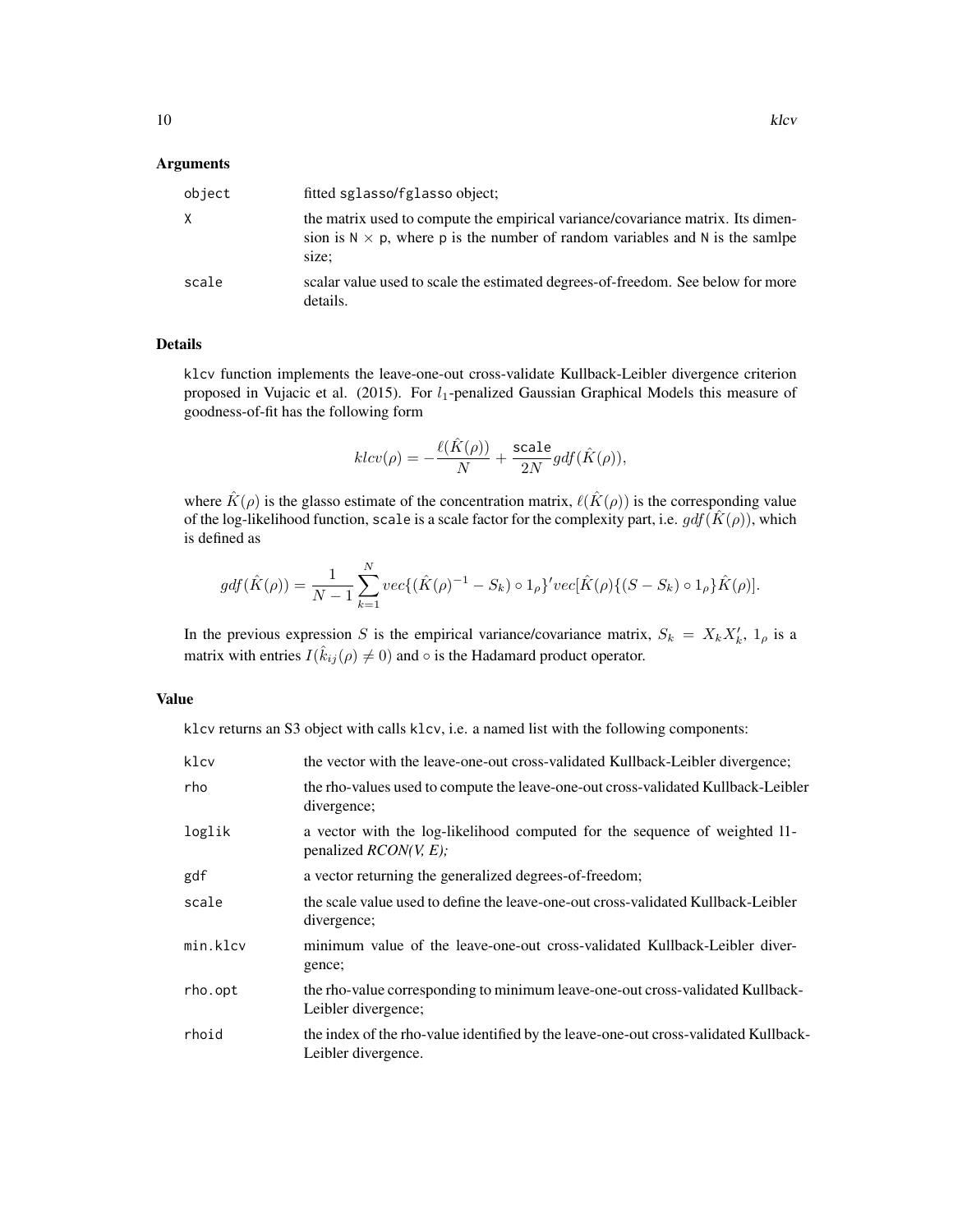#### <span id="page-10-0"></span>loglik 11

## Author(s)

Luigi Augugliaro Maintainer: Luigi Augugliaro <luigi.augugliaro@unipa.it>

#### References

Vujacic, I., Abbruzzo, A. and Wit, E. C. (2015) A computationally fast alternative to cross-validation in penalized Gaussian graphical models. *J. Stat. Comput. Simul.*

## See Also

[sglasso](#page-14-1), [loglik](#page-10-1) functions and [plot.klcv](#page-12-1) method.

## Examples

```
N < - 100p \le -5X \leftarrow matrix(rnorm(N * p), N, p)S \leftarrow \text{crossprod}(X) / Nmask \le outer(1:p, 1:p, function(i,j) 0.5^abs(i-j))
mask[1,5] <- mask[1,4] <- mask[2,5] <- NA
mask[5, 1] <- mask[4, 1] <- mask[5, 2] <- NA
out.sglasso_path <- sglasso(S, mask, tol = 1.0e-13)
out.klcv <- klcv(out.sglasso_path, X)
out.klcv
```
<span id="page-10-1"></span>

loglik *Extract Log-Likelihood*

## Description

This function extracts the log-likelihood for the sequence of weighted l1-penalized *RCON(V, E)* models estimated by sglasso function.

## Usage

loglik(object, N = 2)

## Arguments

| object | a fitted sglasso object;                                                          |
|--------|-----------------------------------------------------------------------------------|
| N      | sample size. Default value is 2 to remove the constant term in the log-likelihood |
|        | function. See below for more details.                                             |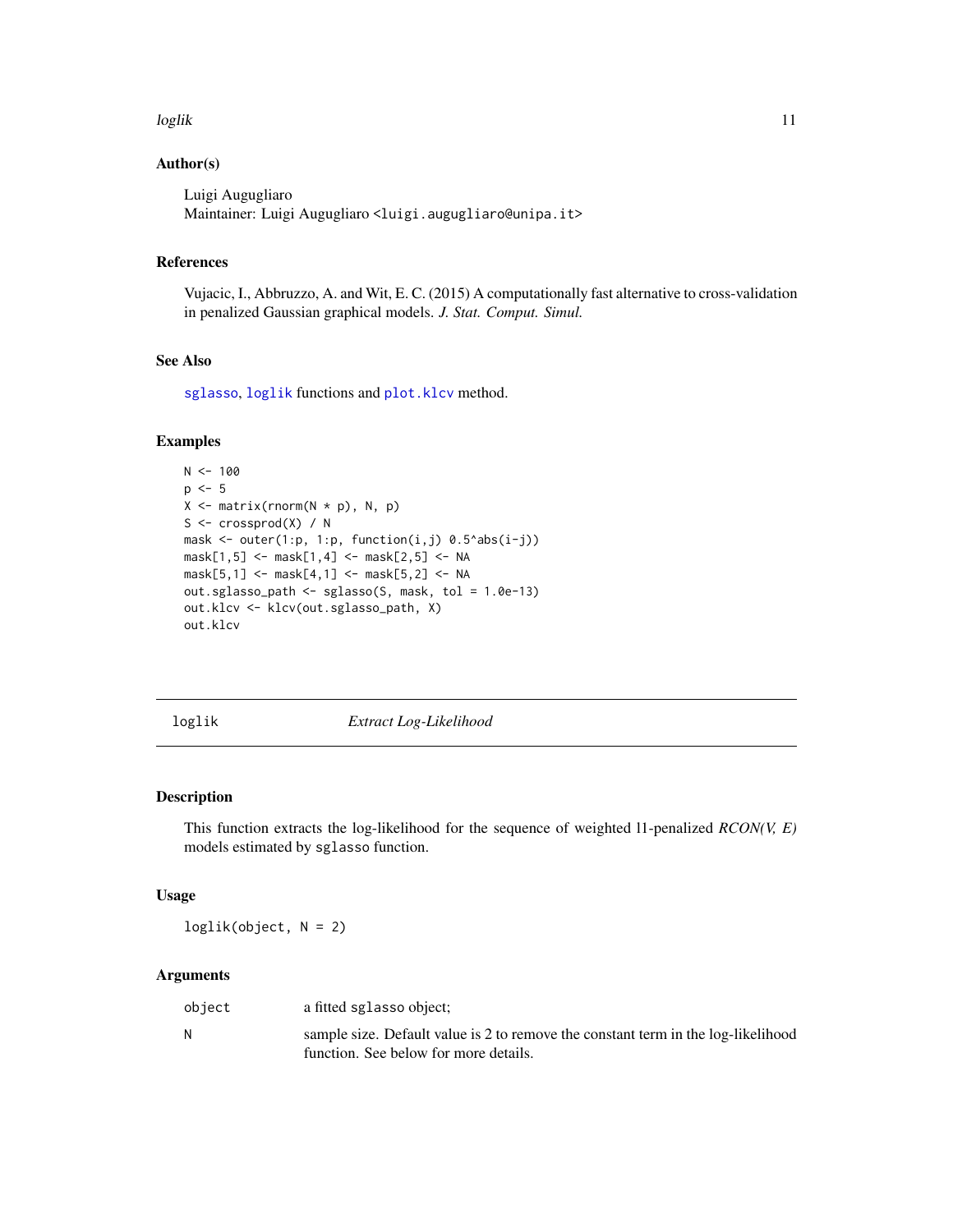#### <span id="page-11-0"></span>Details

Denoted with  $\psi = (\eta', \theta')'$  the parameter vector of the structured concentration matrix  $K(\psi)$ , the log-likelihood function of the *RCON(V, E)* model is equal, up to a constant, to the following expression

$$
\ell(\psi) = \frac{N}{2} [\log det K(\psi) - tr\{SK(\psi)\}],
$$

where  $S = N^{-1} \sum_{i=1}^{N} X_i X_i^T$ , N is the sample size and  $X_i$  is the *i*th observed p-dimensional vector. Denoted with  $\hat{\psi} = (\hat{\eta}', \hat{\theta}')'$  the sglasso estimates, straightforward algebra shows that

$$
\ell(\hat{\psi}) = \frac{N}{2} [\log det K(\hat{\psi}) - p + \rho \sum_{m=1}^{S} w_m |\hat{\theta}_m|],
$$

where  $\rho$  is the tuning parameter and  $w_m$  are the weights used to define the weighted 11-norm.

## Value

loglik returns a vector containing the log-likelihood computed for the sequence of weighted l1 penalized *RCON(V, E)*.

#### Author(s)

Luigi Augugliaro Maintainer: Luigi Augugliaro <luigi.augugliaro@unipa.it>

#### See Also

[summary.sglasso](#page-17-1) method and [sglasso](#page-14-1) function.

#### Examples

```
N < - 100p \le -5X \leftarrow matrix(rnorm(N * p), N, p)S \leq crossprod(X) / N
mask \leq outer(1:p, 1:p, function(i, j) 0.5^abs(i-j))
out.sglasso_path <- sglasso(S, mask, nrho = 5, tol = 1.0e-13)
out.sglasso_path
loglik(out.sglasso_path, N = N)
rho <- out.sglasso_path$rho[3]
out.sglasso_single <- sglasso(S, mask, nrho = 1, min_rho = rho,
   tol = 1.0e-13, algorithm = "ccm")
loglik(out.sglasso_single, N = N)
```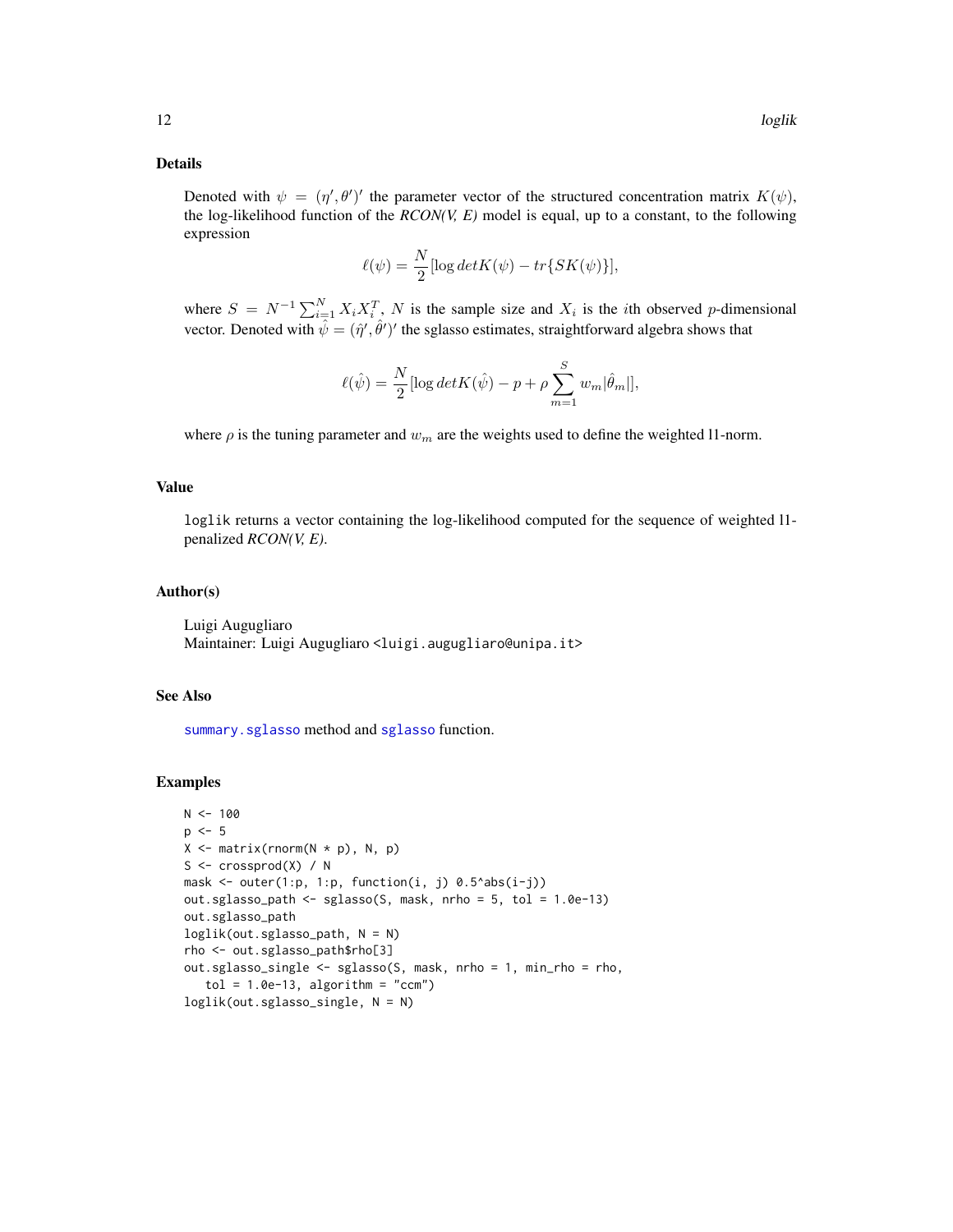<span id="page-12-0"></span>

#### Description

This data set contains the gene expression data from a high-resolution time-course experiment besed on the sequenced Neisseria meningitidis serogroup strain B strain MC58. Specifically, the expression level of ten genes is measured at ten different time points. Each column is standardized to have zero mean and standard deviation equal to one.

#### Usage

data("neisseria")

<span id="page-12-1"></span>plot.klcv *Plot Method for Leave-One-Out Cross-Validated Kullback-Leibler Divergence*

#### Description

plot.klcv produces a plot to study the sequence of leave-one-out cross-validated Kullback-Leibler divergences computed by klcv.

#### Usage

## S3 method for class 'klcv'  $plot(x, \ldots)$ 

## Arguments

|          | fitted klcv object:                                          |
|----------|--------------------------------------------------------------|
| $\cdots$ | other parameters to be passed through the plotting function. |

## Details

This method function produces a plot showing the sequence of leave-one-out cross-validated Kullback-Leibler as function of the tuning parameter  $rho$ . The optimal value of the tuning parameter is identified by a vertical dashed line.

## Author(s)

Luigi Augugliaro Maintainer: Luigi Augugliaro <luigi.augugliaro@unipa.it>

## See Also

[klcv](#page-8-1) function.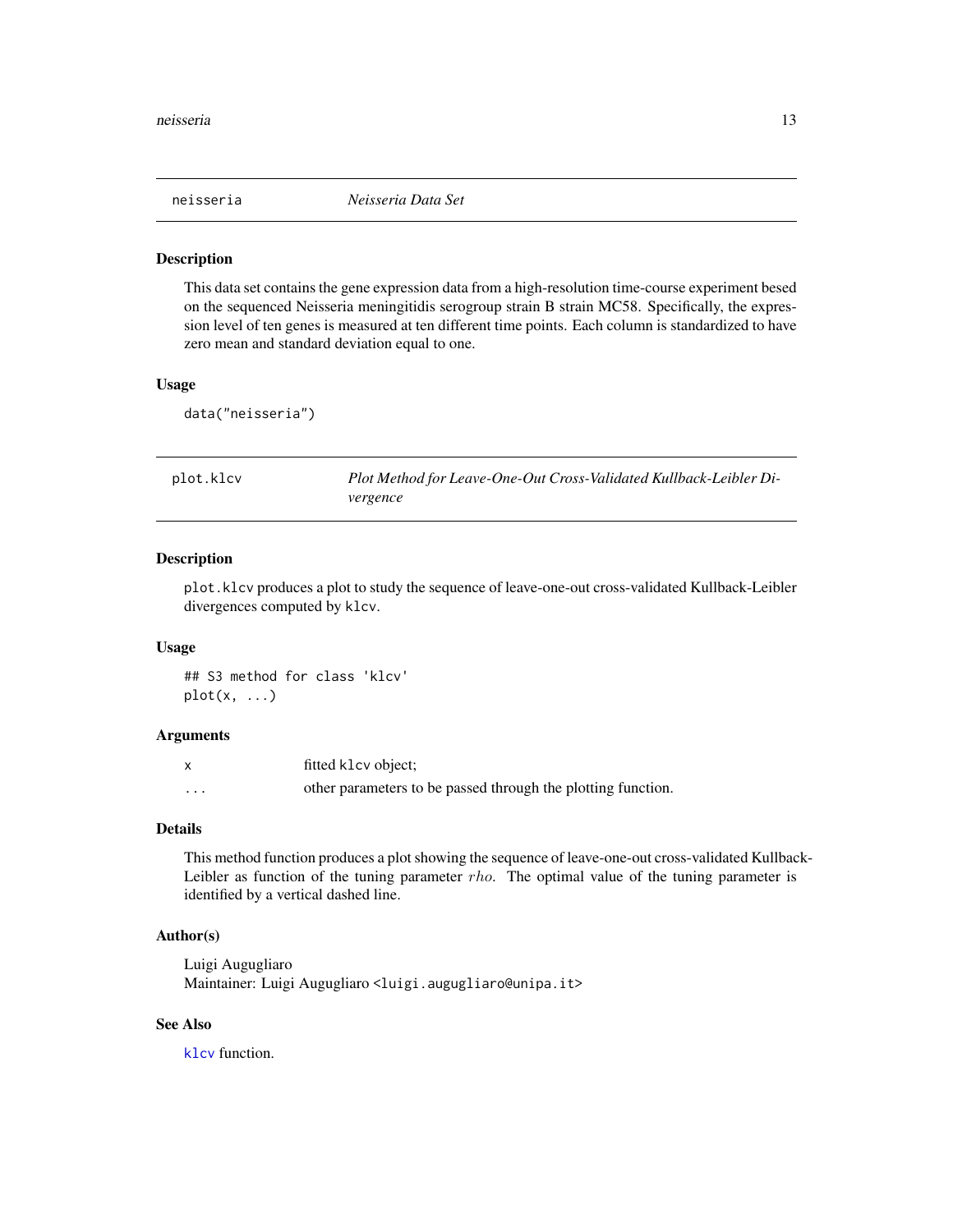#### Examples

```
N < - 100p \le -5X \leftarrow matrix(rnorm(N * p), N, p)S <- crossprod(X) / N
mask \le outer(1:p, 1:p, function(i,j) 0.5^abs(i-j))
mask[1,5] <- mask[1,4] <- mask[2,5] <- NA
mask[5, 1] <- mask[4, 1] <- mask[5, 2] <- NA
out.sglasso_path <- sglasso(S, mask, tol = 1.0e-13)
out.klcv <- klcv(out.sglasso_path, X)
plot(out.klcv)
```
<span id="page-13-1"></span>plot.sglasso *Plot Method for the Weighted l1-Penalized RCON(V, E) Model*

#### Description

plot.sglasso produces two plots to study the sequence of models estimates by sglasso or fglasso.

### Usage

## S3 method for class 'sglasso' plot(x, ...)

#### Arguments

|          | fitted sglasso/fglasso object;                               |
|----------|--------------------------------------------------------------|
| $\cdots$ | other parameters to be passed through the plotting function. |

## Details

This function produces two different plots. The first one shows the path of the estimated parameters as function of the tuning parameter  $\rho$ . In the same way, the second plot shows the path of the weighted scores as function of  $\rho$ .

## Author(s)

Luigi Augugliaro Maintainer: Luigi Augugliaro <luigi.augugliaro@unipa.it>

## See Also

[sglasso](#page-14-1) function and [summary.sglasso](#page-17-1) method.

<span id="page-13-0"></span>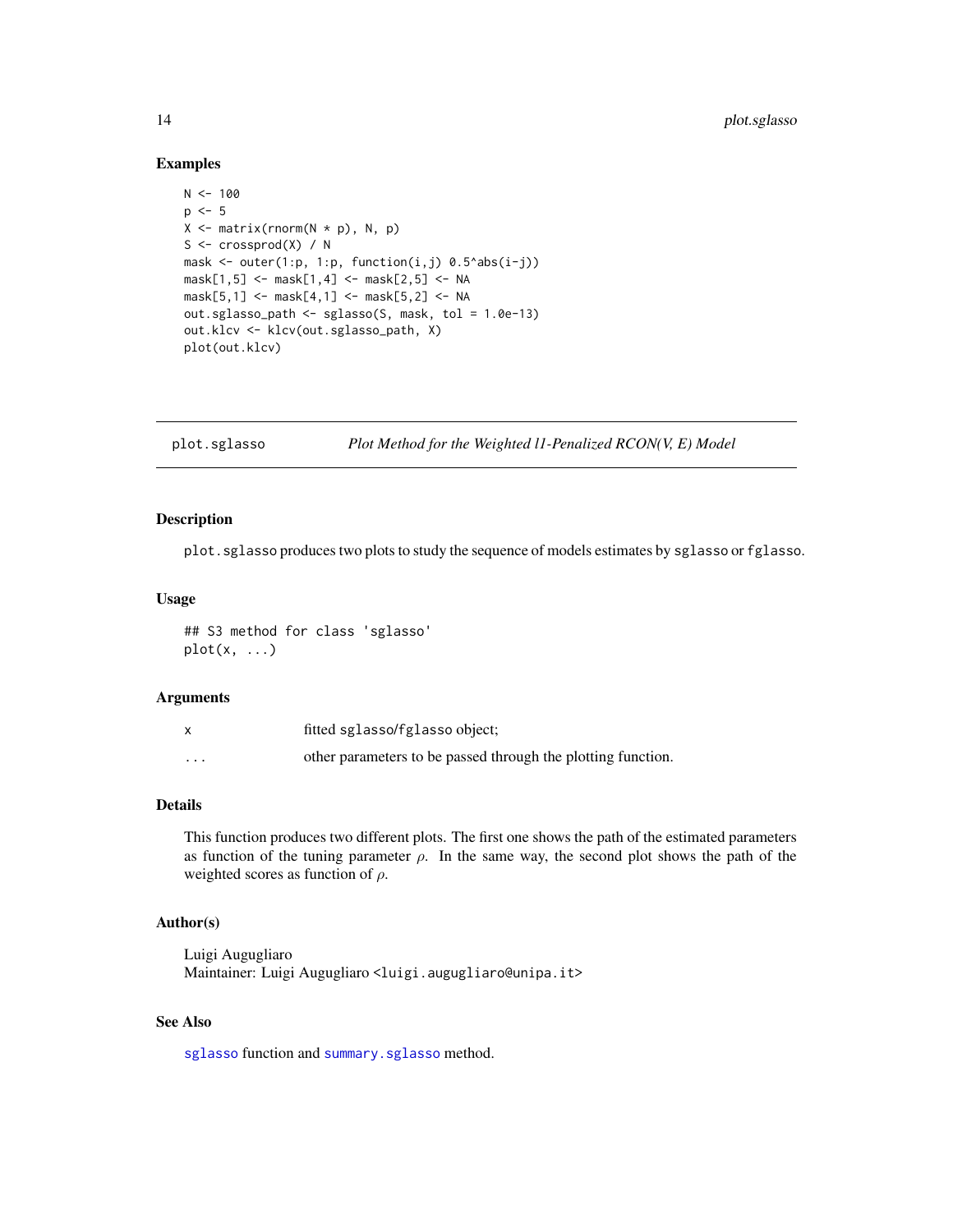#### <span id="page-14-0"></span>sglasso and the state of the state of the state of the state of the state of the state of the state of the state of the state of the state of the state of the state of the state of the state of the state of the state of th

## Examples

```
N < - 100p \le -5X \leftarrow matrix(rnorm(N * p), N, p)S \leftarrow \text{crossprod}(X)/Nmask \le outer(1:p, 1:p, function(i,j) 0.5^abs(i-j))
mask[1,5] <- mask[1,4] <- mask[2,5] <- NA
mask[5,1] <- mask[4,1] <- mask[5,2] <- NA
out.sglasso_path <- sglasso(S, mask, tol = 1.0e-13)
plot(out.sglasso_path)
```
<span id="page-14-1"></span>

sglasso *Lasso Method for the RCON(V, E) Models*

## Description

Fit the weighted l1-penalized *RCON(V, E)* models using a cyclic coordinate algorithm.

## Usage

```
sglasso(S, mask, w = NULL, fig = NULL, min_rho = 1.0e-02, nrho = 50,nstep = 1.0e+05, algorithm = c("ccd", "ccm"), truncate = 1e-05,
       tol = 1.0e-03
```
## Arguments

| S         | the empirical variance/covariance matrix;                                                                                                                                                                    |
|-----------|--------------------------------------------------------------------------------------------------------------------------------------------------------------------------------------------------------------|
| mask      | a symmetric matrix used to specify the equality constraints on the entries of the<br>concentration matrix. See the example bellow for more details;                                                          |
| W         | a vector specifying the weights used to compute the weighted 11-norm of the<br>parameters of the $RCON(V, E)$ model;                                                                                         |
| flg       | a logical vector used to specify if a parameter is penalized, i.e., if $flg[i]$ = TRUE<br>then the i-th parameter is penalized, otherwise $(flg[i] = FALSE)$ the maximum<br>likelihood estimate is computed; |
| min_rho   | last value of the sequence of tuning parameters used to compute the sglasso<br>solution path. If $nrho = 1$ , then $min_rho$ is the value used to compute the sglasso<br>estimate. Default value is 1.0e-02; |
| nrho      | number of tuning parameters used to compute the sglasso solution path. Default<br>is $50$ ;                                                                                                                  |
| nstep     | nonnegative integer used to specify the maximun number of iterations of the two<br>cyclic coordinate algorithms. Default is 1.0e+05;                                                                         |
| algorithm | character by means of to specify the algorithm used to fit the model, i.e., a cyclic<br>coordinate descente (ccd) algorithm or a cyclic coordinate minimization (ccm)<br>algorithm. Default is ccd;          |
| truncate  | at convergence all estimates below this value will be set to zero. Default is<br>$1e-05;$                                                                                                                    |
| tol       | value used for convergence. Default value is 1.0e-05.                                                                                                                                                        |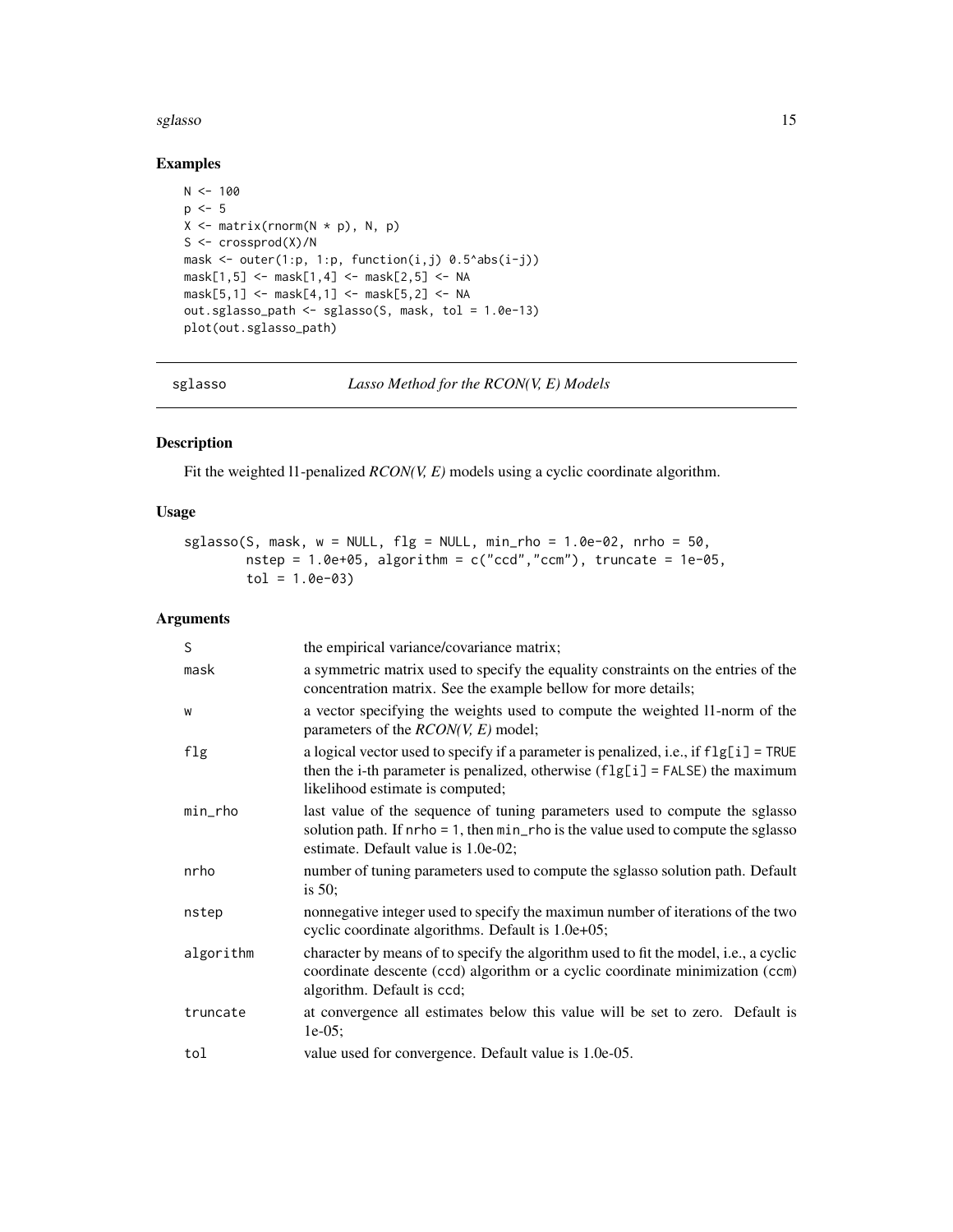#### Details

The *RCON(V, E)* model (Hojsgaard et al., 2008) is a kind of restriction of the Gaussian Graphical Model defined using a coloured graph to specify a set of equality constraints on the entries of the concentration matrix. Roughly speaking, a coloured graph implies a partition of the vertex set into  $R$  disjoint subsets, called vertex colour classes, and a partition of the edge set into  $S$  disjoint subsets, called edge colour classes. At each vertex/edge colour class is associated a specific colour. If we denote by  $K = (k_{ij})$  the concentration matrix, i.e. the inverse of the variance/covariance matrix  $\Sigma$ , the coloured graph implies the following equality constraints:

- 1.  $k_{ii} = \eta_n$  for any index *i* belonging to the *n*th vertex colour class;
- 2.  $k_{ij} = \theta_m$  for any pair  $(i, j)$  belonging to the *m*th edge colour class.

Denoted with  $\psi = (\eta', \theta')'$  the  $(R+S)$ -dimensional parameter vector, the concentration matrix can be defined as

$$
K(\psi) = \sum_{n=1}^{R} \eta_n D_n + \sum_{m=1}^{S} \theta_m T_m,
$$

where  $D_n$  is a diagonal matrix with entries  $D_{ii}^n = 1$  if the index i belongs to the nth vertex colour class and zero otherwise. In the same way,  $T_m$  is a symmetrix matrix with entries  $T_{ij}^m = 1$  if the pair  $(i, j)$  belongs to the mth edge colour class. Using the previous specification of the concentration matrix, the structured graphical lasso (sglasso) estimator (Abbruzzo et al., 2014) is defined as

$$
\hat{\psi} = \arg \max_{\psi} \log detK(\psi) - tr\{Sk(\psi)\} - \rho \sum_{m=1}^{S} w_m |\theta_m|,
$$

where S is the empirical variance/covariance matrix,  $\rho$  is the tuning parameter used to control the ammount of shrinkage and  $w_m$  are weights used to define the weighted  $\ell_1$ -norm. By default, the sglasso function sets the weights equal to the cardinality of the edge colour classes.

## Value

sglasso returns an obejct with S3 class "sglasso", i.e. a named list containing the following components:

| call  | the call that produced this object;                                                                                                                                                   |
|-------|---------------------------------------------------------------------------------------------------------------------------------------------------------------------------------------|
| nv    | number of vertex colour classes;                                                                                                                                                      |
| ne    | number of edge colour classes;                                                                                                                                                        |
| theta | the matrix of the sglasso estimates. The first nv rows correspond to the un-<br>penalized parameters while the remaining rows correspond to the weighted 11-<br>penalized parameters; |
| W     | the vector of weights used to define the weighted 11-norm;                                                                                                                            |
| df    | nrho-dimensional vector of the number of estimated nonzero parameters;                                                                                                                |
| rho   | nrho-dimensional vector of the sequence of tuning parameters;                                                                                                                         |
| grd   | the matrix of the scores;                                                                                                                                                             |
| nstep | nonnegative integer used to specify the maximum number of iterations of the<br>algorithms;                                                                                            |
|       |                                                                                                                                                                                       |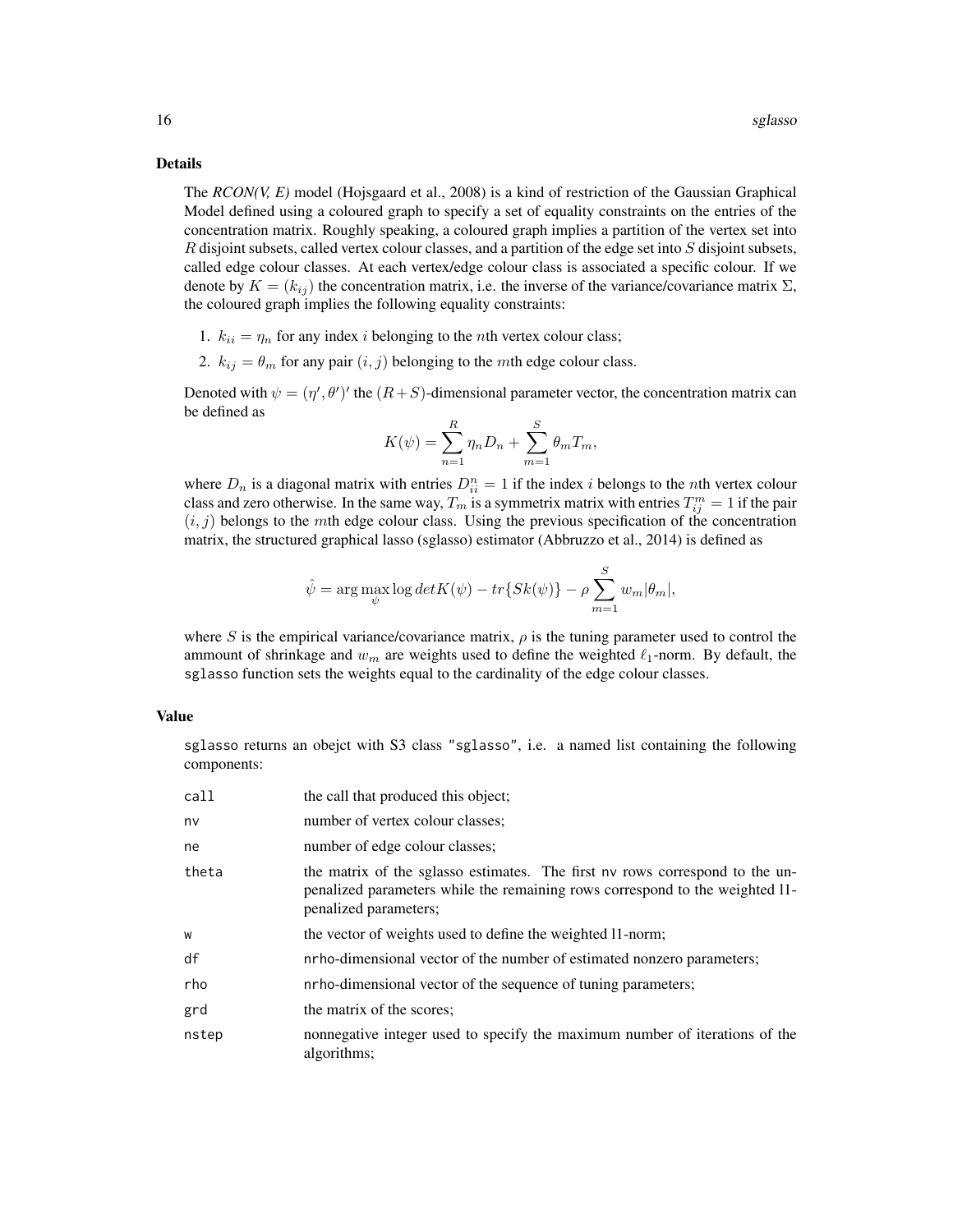#### <span id="page-16-0"></span>sglasso and the state of the state of the state of the state of the state of the state of the state of the state of the state of the state of the state of the state of the state of the state of the state of the state of th

| nrho      | number of tuning parameters used to compute the sglasso solution path;                                                                                                                        |
|-----------|-----------------------------------------------------------------------------------------------------------------------------------------------------------------------------------------------|
| algorithm | the algorithm used to fit the model;                                                                                                                                                          |
| truncate  | the value used to set to zero the estimated parameters;                                                                                                                                       |
| tol       | a nonnegative value used to define the convergence of the algorithms;                                                                                                                         |
| S         | the empirical variace/covariance matrix used to compute the sglasso solution<br>path;                                                                                                         |
| mask      | the mask used to define the equality constraints on the entries of the concentra-<br>tion matrix;                                                                                             |
| n         | number of interations of the algorithm;                                                                                                                                                       |
| conv      | an integer value used to encode the warnings related to the algorithms. If conv<br>$= 0$ the convergence has been achieved otherwise the maximum number of iter-<br>ations has been achieved. |

## Author(s)

Luigi Augugliaro Maintainer: Luigi Augugliaro <luigi.augugliaro@unipa.it>

## References

Abbruzzo, A., Augugliaro, L., Mineo, A. M. and Wit, E. C. (2014) Cyclic coordinate for penalized Gaussian Graphical Models with symmetry restrictions. In *Proceeding of COMPSTAT 2014 - 21th International Conference on Computational Statistics*, Geneva, August 19-24, 2014.

Hojsgaard, S. and Lauritzen, S. L. (2008) Graphical gaussian models with edge and vertex symmetries. *J. Roy. Statist. Soc. Ser. B.*, Vol. 70(5), 1005–1027.

#### See Also

[summary.sglasso](#page-17-1), [plot.sglasso](#page-13-1) [gplot.sglasso](#page-6-1) and methods.

The function [Kh](#page-7-1) extracts the estimated sparse structured concentration matrices.

## Examples

```
########################################################
# sglasso solution path
#
## structural zeros:
## there are two ways to specify structural zeros which are
## related to the kind of mask. If mask is a numeric matrix
## NA is used to identify the structural zero. If mask is a
## character matrix then the structural zeros are specified
## using NA or ".".
N < - 100p \le -5X \leftarrow matrix(rnorm(N * p), N, p)S \leq crossprod(X) / N
mask \le outer(1:p, 1:p, function(i,j) 0.5^abs(i-j))
```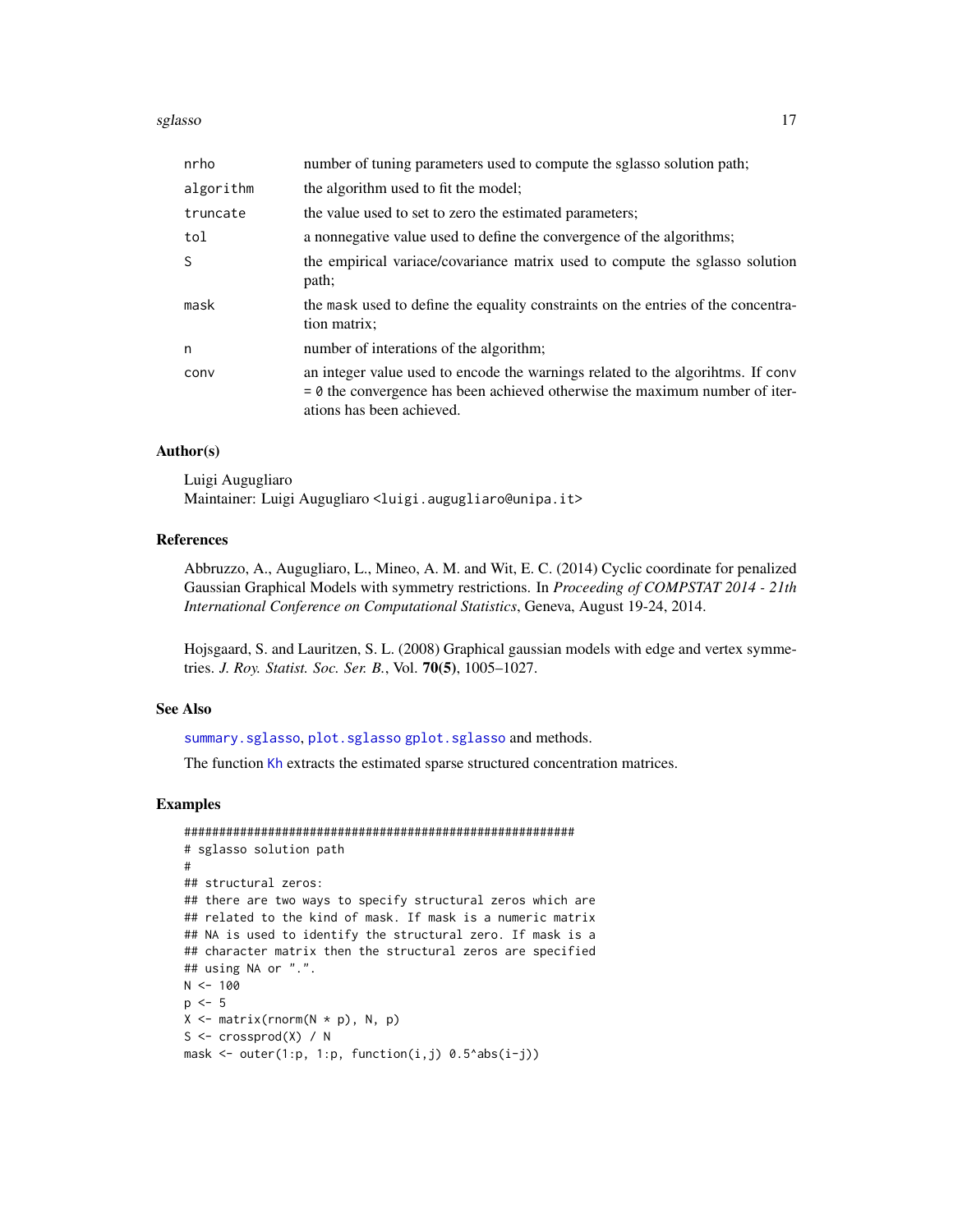```
mask[1,5] <- mask[1,4] <- mask[2,5] <- NA
mask[5,1] <- mask[4,1] <- mask[5,2] <- NA
mask
out.sglasso_path <- sglasso(S, mask, tol = 1.0e-13)
out.sglasso_path
rho <- out.sglasso_path$rho[20]
out.sglasso \le sglasso(S, mask, nrho = 1, min_rho = rho, tol = 1.0e-13, algorithm = "ccm")
out.sglasso
out.sglasso_path$theta[, 20]
out.sglasso$theta[, 1]
```
<span id="page-17-1"></span>summary.sglasso *Summarizing sglasso Fits*

#### Description

summary method for class "sglasso".

#### Usage

```
## S3 method for class 'sglasso'
summary(object, N, k = c("bic", "aic"),digits = max(3, getOption("digits") - 3), ...
```
## **Arguments**

| object   | fitted sglasso object;                                                                                                                                                                                     |
|----------|------------------------------------------------------------------------------------------------------------------------------------------------------------------------------------------------------------|
| N        | sample size;                                                                                                                                                                                               |
| k        | character/numeric argument used to specify the 'weight' of the complexity part<br>in the measure of goodness-of-fit used to select the best model (see below for<br>more details). Default is $k = "bic";$ |
| digits   | significant digits in printout;                                                                                                                                                                            |
| $\cdots$ | additional print arguments.                                                                                                                                                                                |

## Details

summary.sglasso gives us information about the sequence of models estimated by the sglasso estimator. To select the best model, summary method uses a measure of Goodness-of-Fit (GoF) defined as follows:

$$
-2\ell(\hat{\psi}) + k \times df,
$$

where  $\ell(\hat{\psi})$  is the log-likelihood of the estimated weighted 11-penalized *RCON(V, E)* model, df is the number of nonzero estimated parameters and  $k$  is a non-negative value used to weight the complexity part in the measure of goodness-of-fit. By default the summary method computes the BIC criterion to select the best model  $(k = "bic")$ . The AIC criterion can be easily computed

<span id="page-17-0"></span>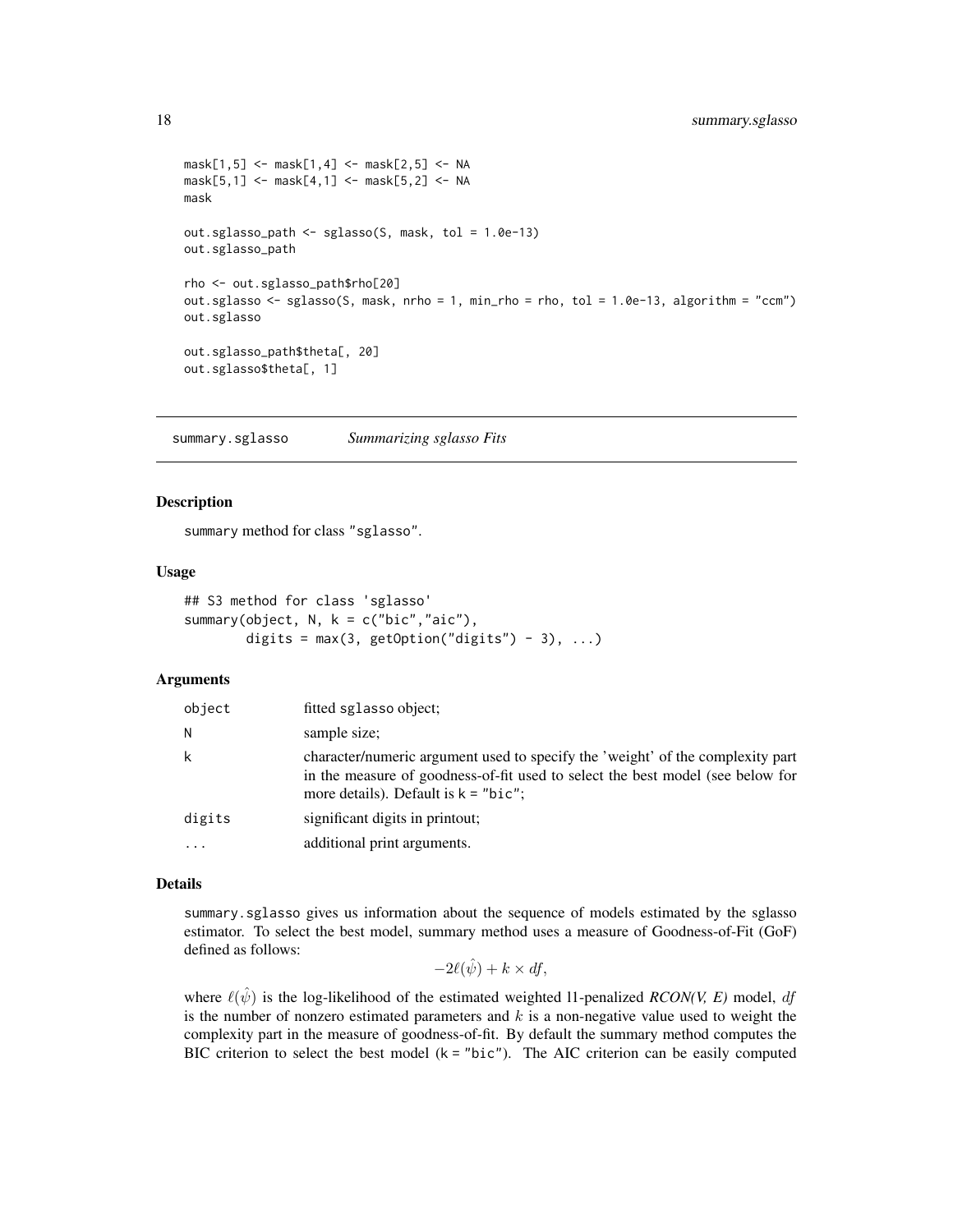## <span id="page-18-0"></span>summary.sglasso 19

setting  $k =$  "aic". The user can also define other measures of goodness-of-fit specifying k as any non-negative value.

The output of the summary method is divided in two sections. First section shows the call producing the argument object followed by a data.frame. The column named rho shows the sequence of the  $\rho$  values used to compute the solution curve, while the column  $log-1$  ik shows the corresponding values of the log-likelihood function. The remaining columns show the number of estimated nonzero parameters, the values of the GoF and the asscoated ranking of the estimated models. Finally, the second section shows the estimated parameters of the best model identified by the used GoF criterion. Informations about the algorithm and the corresponding convergence are also provided.

## Value

A list with components table and theta\_gof is silently returned. The table component is the data. frame previously described while the component theta\_gof is the vector of the estimated parameters corresponding to the best models identified by the GoF criterion.

#### Author(s)

Luigi Augugliaro Maintainer: Luigi Augugliaro <luigi.augugliaro@unipa.it>

## See Also

[sglasso](#page-14-1) and [loglik](#page-10-1) functions.

#### Examples

```
N < -100p \le -5X \leftarrow matrix(rnorm(N * p), N, p)S \leq crossprod(X) / N
mask \leq outer(1:p, 1:p, function(i,j) 0.5^abs(i-j))
mask[1,5] <- mask[1,4] <- mask[2,5] <- NA
mask[5,1] <- mask[4,1] <- mask[5,2] <- NA
out.sglasso_path <- sglasso(S, mask, tol = 1.0e-13)
summary(out.sglasso_path, N)
rho <- out.sglasso_path$rho[20]
out.sglasso <- sglasso(S, mask, nrho = 1, min_rho = rho, tol = 1.0e-13)
summary(out.sglasso, N)
```